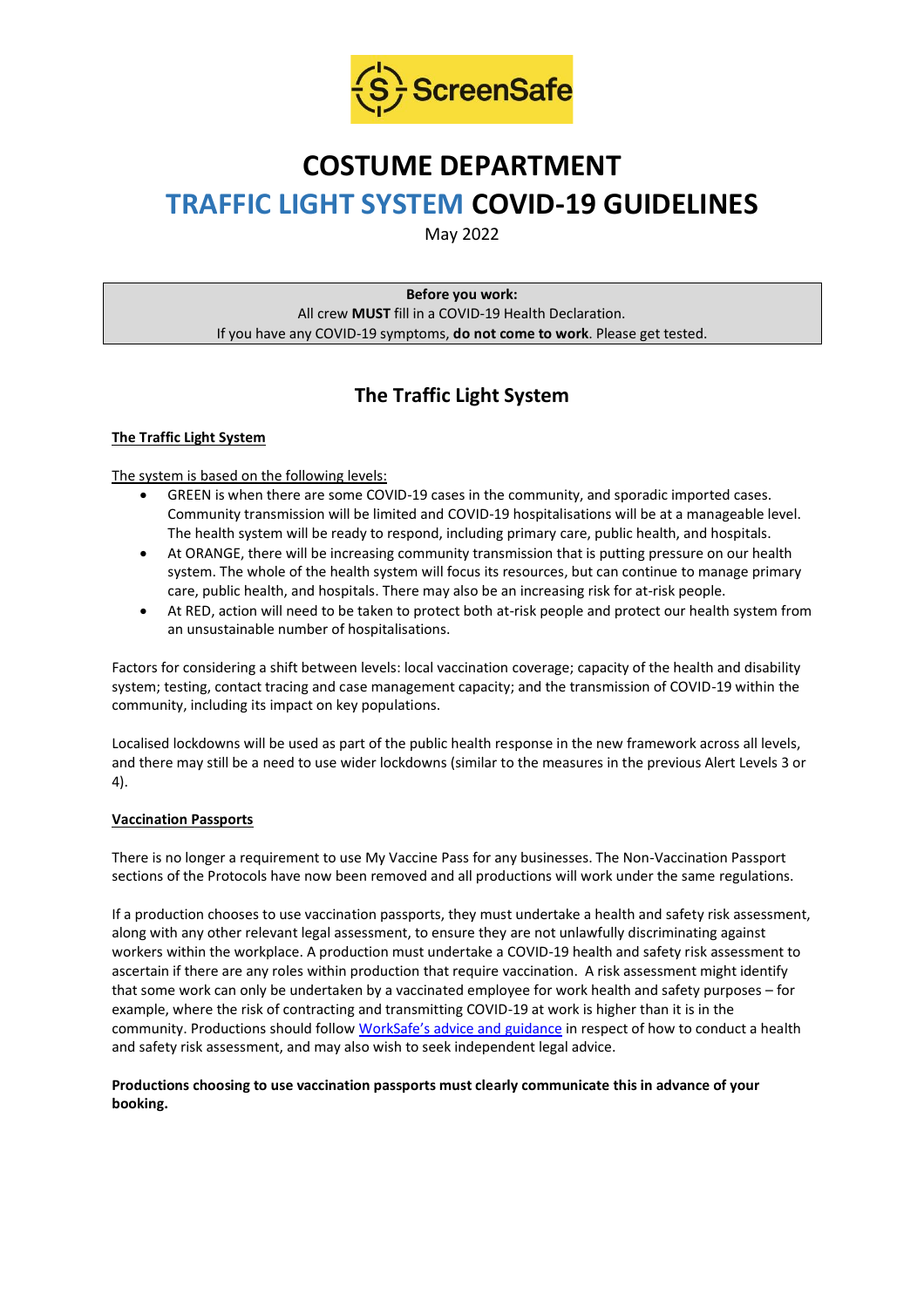|                                     | <b>RED</b>                                                                                                                                        | <b>ORANGE</b>                                                                                                                                                 | <b>GREEN</b>                                                                                                               |
|-------------------------------------|---------------------------------------------------------------------------------------------------------------------------------------------------|---------------------------------------------------------------------------------------------------------------------------------------------------------------|----------------------------------------------------------------------------------------------------------------------------|
| Expected                            | All scale productions,                                                                                                                            | All scale productions,                                                                                                                                        | No restrictions on                                                                                                         |
| productions                         | provided they can work<br>with minimum 1m physical<br>distancing requirements<br>and strict guidelines in<br>regards to Close Proximity<br>work.  | provided they can work<br>with a recommended 1m<br>physical distancing<br>requirement and<br>appropriate guidelines in<br>regards to Close Proximity<br>work. | production.                                                                                                                |
| Crew                                | Crew to work from home<br>where possible.<br>Day players, casuals and<br>extras need stringent<br>screening.                                      | Production should facilitate<br>crew working from home if<br>appropriate.                                                                                     | No restrictions.                                                                                                           |
| Physical                            | Minimum 1m                                                                                                                                        | Recommended 1m                                                                                                                                                | No restrictions.                                                                                                           |
| Distancing                          |                                                                                                                                                   |                                                                                                                                                               |                                                                                                                            |
| Personal                            | Face coverings are strongly                                                                                                                       | Face coverings are strongly                                                                                                                                   | PPE must be available for                                                                                                  |
| Protective<br>Equipment             | recommended.                                                                                                                                      | recommended.                                                                                                                                                  | those who wish to (or who<br>are requested to) use it.                                                                     |
|                                     | Face coverings mandatory<br>on flights, public transport,<br>taxis, retail, public venues,<br>recommended whenever<br>leaving the house.          | Face coverings are<br>mandatory on flights,<br>public transport, taxis,<br>retail and public venues.                                                          | Face coverings are<br>mandatory on flights.                                                                                |
| <b>Close Proximity</b>              | Close Proximity work can                                                                                                                          | Close Proximity work can                                                                                                                                      | No restrictions.                                                                                                           |
| Work                                | be undertaken with strict                                                                                                                         | be undertaken with                                                                                                                                            |                                                                                                                            |
| Make Up<br>Costume<br><b>Stunts</b> | PPE & hygiene measures in<br>place.<br>Please refer to the Close                                                                                  | appropriate and agreed<br>PPE & hygiene measures in<br>place.                                                                                                 | Vigorous hygiene standards<br>to be maintained.<br>Crew may be asked to wear                                               |
| Close Actor<br>Interaction          | Proximity guidelines.                                                                                                                             | Please refer to the Close<br>Proximity guidelines.                                                                                                            | PPE.                                                                                                                       |
| Surveillance<br><b>Testing</b>      | Surveillance testing is<br>highly recommended.                                                                                                    | Surveillance testing should<br>be considered.                                                                                                                 | Some productions may<br>wish to utilise regular<br>surveillance testing.                                                   |
| Food / Catering                     | Contactless service only.<br>Unit/Craft Services should<br>be "café-style". Or<br>individual snack packages<br>can be prepared and<br>handed out. | Contactless service is<br>recommended.<br>Unit/Craft Services should<br>be "café-style". Or<br>individual snack packages<br>can be prepared and               | General food hygiene<br>standards are adhered to.<br>Hand washing, sanitiser<br>stations available in all<br>eating areas. |
|                                     |                                                                                                                                                   | handed out.                                                                                                                                                   |                                                                                                                            |

### **QUICK GUIDE TO THE TRAFFIC LIGHT LEVELS**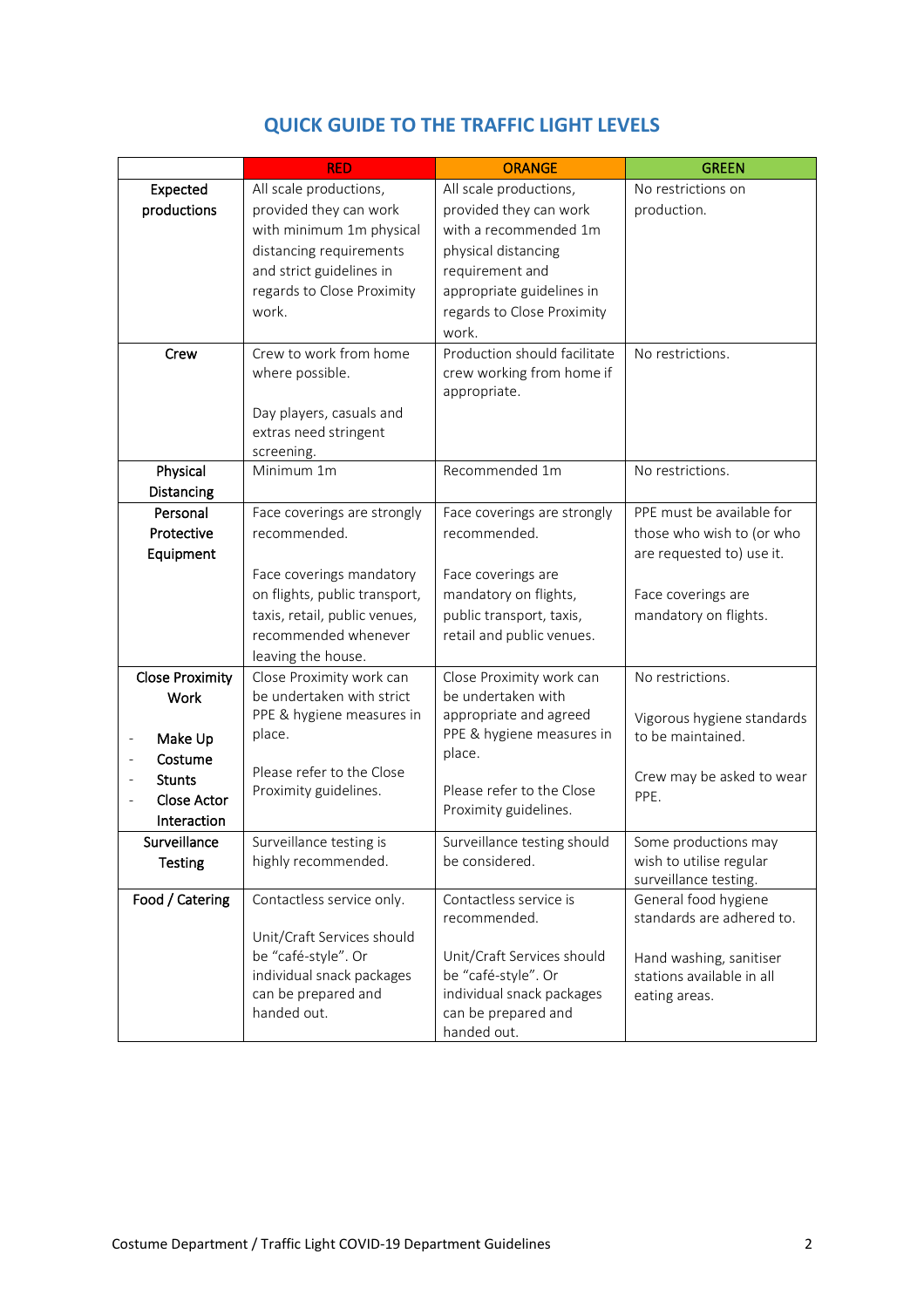### **DEPARTMENT SPECIFIC GUIDANCE – COSTUME DEPARTMENT**

**Costume crew must be aware of and trained to work under the specific Traffic Light settings prior to commencing work, including the correct use of PPE and physical distancing requirements.**

**The below is a guide only and should be applied appropriate to the relevant regional Traffic Light Setting. The higher the Traffic Light level, the stricter adherence. Please consult with your H&S officer if you have any questions or concerns.**

#### **Introduction to Department undertakings:**

- Pre-Production tasks remote/home/sourcing
- Pre-Production tasks in production office/workshop
- Character Costume research and design
- Creative discussions with cast, director and other key HOD's
- Management/coordination of Costume team
- Liaison with production, AD's and locations in regards to fittings and on-set requirements

#### **Department Bubbles**

- Off Set Costume Department bubble (remote preparation).
- Off Set Costume Department bubble (production office / workshop preparation)
- On Set Costume Department bubble (Unit/Tech base only)
- On Set Costume Department bubble (Unit/Tech base AND on Set)
- On Set Department HODs/Department Liaison bubble

#### **Contact Tracing:**

- Productions are encouraged to have contact tracing of some sort in place to prevent a wider production outbreak, but it is no longer a Government requirement.
- All crew or approved site visitors must sign a COVID-19 Declaration before starting work or visiting a work site
- If using vaccination passports, production to ensure anyone entering a controlled worksite has a valid and current vaccination passport.
- All entry and exit points should be controlled and monitored.
- All workers should keep a log of non-worksite locations (i.e. stores, etc.) and interactions (meeting suppliers, location owners, etc.) they have during working hours.
- All workers are recommended to keep note of their interactions outside of work hours (whilst on a iob).

#### **Personal Hygiene Requirements and Measures**

- Any worker who feels unwell must not come to work, if unwell at work they must go home.
- If a worker displays any of the symptoms of COVID-19, please call Healthline immediately (0800 358 5453) or your doctor. Production and the Health & Safety Departments must also be notified. And all close contact workers to be identified.
- If a person or persons are confirmed or probable cases of COVID-19, site closure(s) should be considered. This decision should be made on the advice of a public health officials based on information on the extent of the exposure.
- Please wash/sanitise your hands upon arrival at a work site.
- A strict personal hygiene & hand washing/sanitising regime must be observed in line with the ScreenSafe and Ministry of Health guidelines.
- Personal work stations to be cleaned/sanitised each day.
- In accordance with Ministry of Health guidelines, PPE (gloves and masks) should be available.
- Within all Traffic Light Settings, face coverings are strongly recommended. And it would be expected that most productions will require them as part of their H&S plan.
- If you choose to wear PPE, the type is up to you and should be based on the level of risk for your business or service, the working proximity, the physical work area, and the length of time people are together.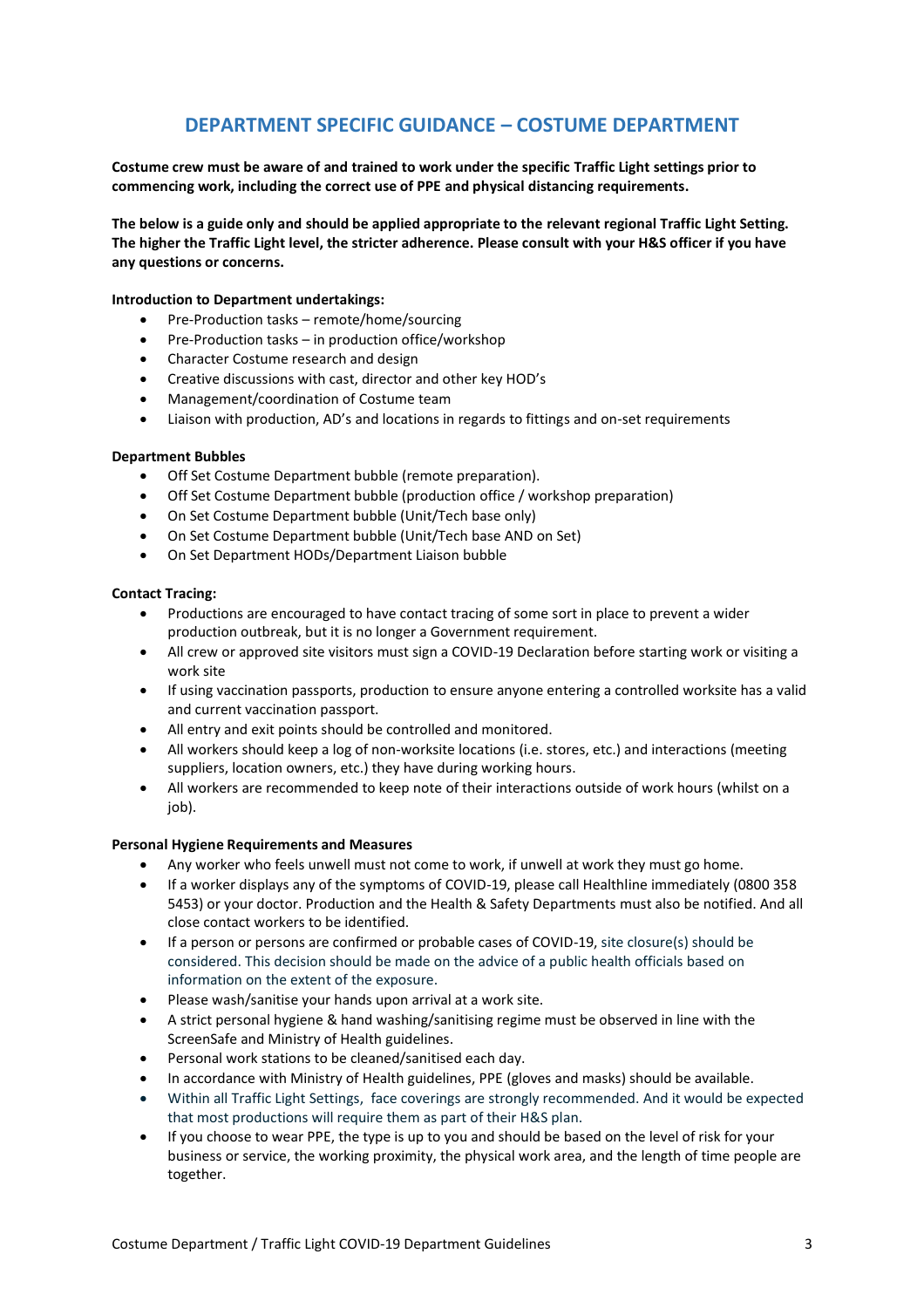• Work should only be completed within one metre if it can't otherwise be achieved. The time spent in Close Proximity needs to be kept to a minimum.

#### **Work Space Hygiene**

**On and off set**

- Hand sanitising stations and PPE (gloves, masks) should be readily available at production office/location/workshop/costume truck and outside of communal facilities (ie. Portaloos).
- Laptop/screen/equipment cleaning products should be readily available at production office/location/ workshop/costume truck.
- Consider workspace layout, avoid face to face desks, and space desks 1 metre apart where possible. Engineered barriers may be necessary where this separation is not practicable.
- Personal standby or work kit/equipment/laptops to be used only by one person.
- Dressing areas must be sanitised/sterilised in between cast.
- Consider setting up individual dressing area for each cast.
- Make sure appropriate crew resourcing is in place to accommodate any Close Proximity restrictions as well as regular cleaning/sanitising of gear dressing areas.
- Outfits, robes and towels should be cleaned at the end of each day if used. Please liaise with production in regards to washers and dryers.
- Alternatively, steaming or anti-bacterial spray can be used to disinfect outfits.
- Take production requirements into consideration in regards to size of costume truck or dressing areas. I.e. is it feasible to share with make up or other departments, etc.?
- Common work surfaces in the office/workshop or costume truck to be cleaned regularly (i.e. computer terminals, phones, door handles, shared photocopiers, taps, light switches, etc.).
- Regular aeration of office space/workshop/truck, open windows when possible. Avoid recycling air.
- Air conditioning should be run on fresh air setting, not on recirculate.
- Sanitise surfaces & mop floors at the end of each day where required.
- Stairs should be used in preference to lifts.
- No visitors to site. Only workers involved in the project to enter any locations or work sites.

#### **Kitchen & Catering**

- Stagger lunch where possible and apply physical distancing measures.
- Depending on the current level, consider no open snacks, fruit or shared food.
- Consider lunch box style lunches to be prepared, or where appropriate, subsidy for workers who are required to bring own lunch.
- No food around fitting or dressing areas
- Liaise with AD's and Unit in regards to snack/drinks requirements for cast. Double handling of food/drinks should be avoided.
- All communal cutlery & crockery must be sterilised in dishwasher. Compostable cutlery & crockery to be used if sterilisation is not possible.
- Communal kitchen items to be sanitised before & after use.

#### **Toilets, Showers & Drying Rooms**

- Physical distancing rules also apply to the use of shared facilities, including toilets, shower and drying rooms.
- Sanitising stations on location available outside of communal facilities (i.e. portaloos).
- If numbers require then add additional toilet facilities, i.e. portaloos
- Hygiene posters and signage should be clearly visible in shared spaces like kitchens, toilets, entrances and exits, etc.

#### **Interaction with Other Departments, Suppliers, Cast & Extras Meetings**

- Costume or inter-departmental meetings to be carried out with physical distancing appropriate to the current Traffic Light level. If possible, particularly if in a confined space, a 10 person limit is recommended. Use of a face covering is strongly recommended.
- PPE should be available for essential inter-departmental meetings.
- Reduce physical interaction with other departments as far as reasonably practicable.
- Interactions with other crew, cast and public must be as per physical distancing protocols.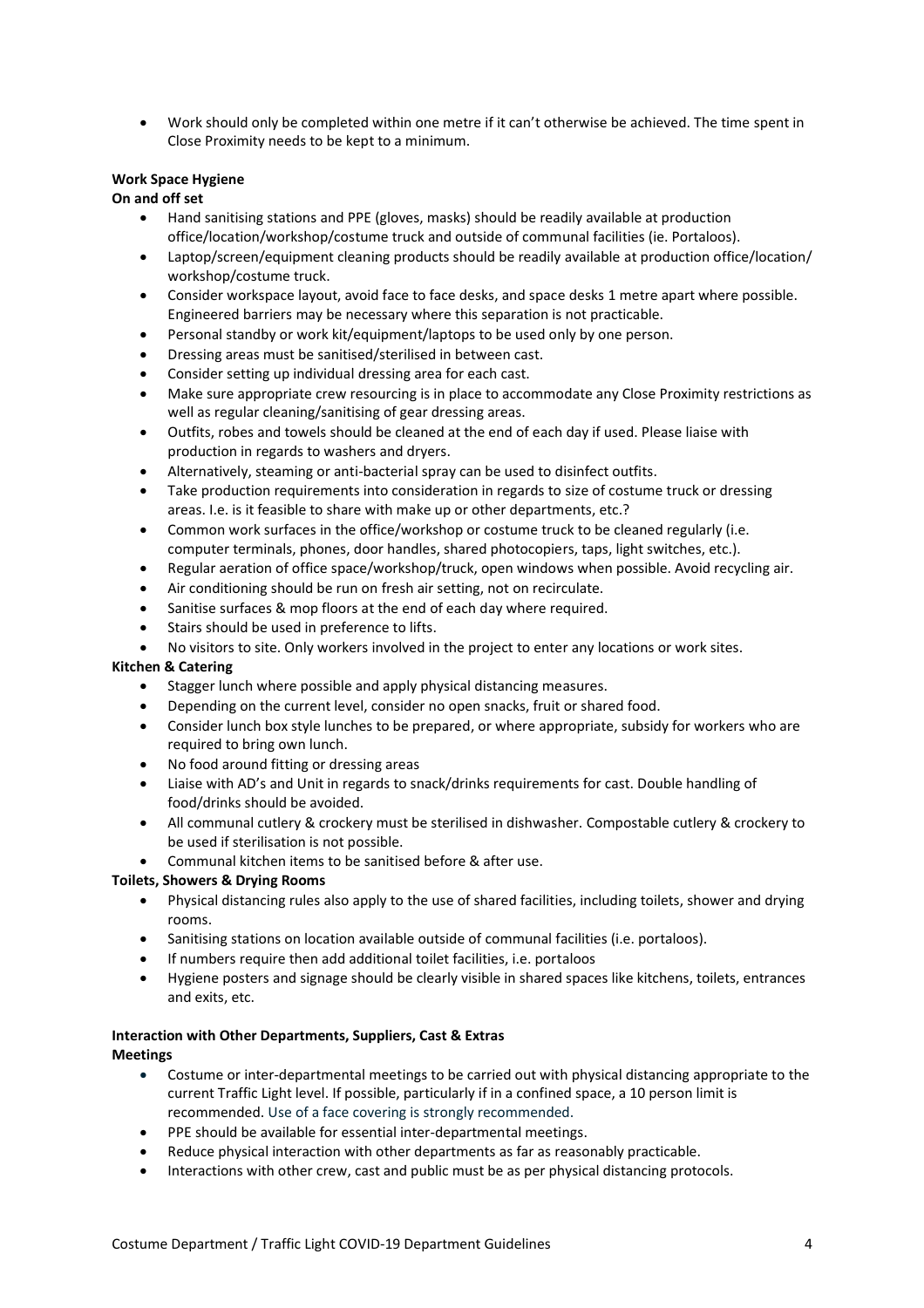#### **Travel**

- Ride-sharing is not recommended unless you are already in a small and regular work bubble and if physical distancing is maintained. Use of a face covering is strongly recommended.
- Crew who travel together should always be part of the same work bubble.
- No recycling air, clean air fan inlet only, open windows where possible.
- Shared vehicles should not be used outside work.

#### **Set Protocol**

- Sets should be treated as closed sets, with essential crew on set only.
- AD's, Location and H&S Departments to monitor numbers on set as well as entry/exit points.
- To avoid on-set congestions, liaise with AD's for appropriate times to do final checks, etc. Allow other departments time and space to complete their work.
- Reduce the time spent on final checks to a minimum.

#### **Equipment & Kit**

- Personal kits should be cleaned between cast and at the end of each day.
- Any shared kit must be cleaned/sanitised.
- Hands to be washed/sanitised prior to and after handling radios, batteries, earpieces, etc.

#### **Cast**

- COVID-19 information to be distributed to cast prior to their arrival on set.
- All cast must fill in a COVID-19 Health Declaration prior to work.
- Face masks/coverings and PPE shall be made available to all cast.
- Cast may be asked to use a face covering whenever practicable. Some productions may require this as part of their H&S plan.
- All cast to wash/sanitise hands on arrival at location/studio
- A COVID-19 induction and health check on arrival by a competent person, i.e., registered nurse, paramedic or the safety officer.
- Whenever possible, a specific cast area must be set up with physical distancing observed.
- Whenever possible, one Costume crew should be assigned to key cast and another assigned to extras/stunts/additional cast.
- Personal bags or items should be left in the cast/costume/make up area.
- Each cast member may want a water proof wet bags for their personal items to travel to set. Only 3rd AD or cast to carry this, and only cast member is to put things in & take things out.
- No phones on set, no one else to handle cast personal belongings.
- Disposable Cast water bottles are recommended. Cast to handle their own food no double handling.

#### **Close Proximity Bubbles**

*Close proximity tasks (0-1metre) introduces a higher risk and PCBU's must eliminate or minimize this increased risk by applying the appropriate control measures.* 

- Close contact scenes with less than a metre physical distance (a Close Proximity Environment) must only be done after thorough discussion and mutual agreements with producer, Cast/Agent and other affected departments (H&S, Make Up, etc.).
- *For specific guidance around intimacy scenes (kissing, etc.) please discuss well in advance with your Health & Safety Officer.*
- For some productions longer-term Close Proximity Bubbles might be created to avoid contact with other bubbles (i.e. key Cast, their Make Up Artist, Costume Standby and/or PA/Driver).
- Communication must be clear about who is in the Close Proximity Bubble.
- The Close Proximity Bubble size must be kept to minimum, ideally less than 3. No more than 10 people.
- Time spent in Close Proximity should be limited to the absolute minimum necessary time.
- While in a Close Proximity Bubble, contact with other bubbles should be kept to an absolute minimum. The crew member should also consider the extent and impact this may have on their family and social life.
- Cast's individual comfort levels must be taken into account and there must be no coercion. Consent must be gained for each and every scene of an intimate/close nature. Cast must never be required to perform intimate or close action they are not comfortable with.
- The emphasis is on transparency and communication. Performers will get scripts and information regarding the intimate/close scenes well in advance of rehearsals and shooting. They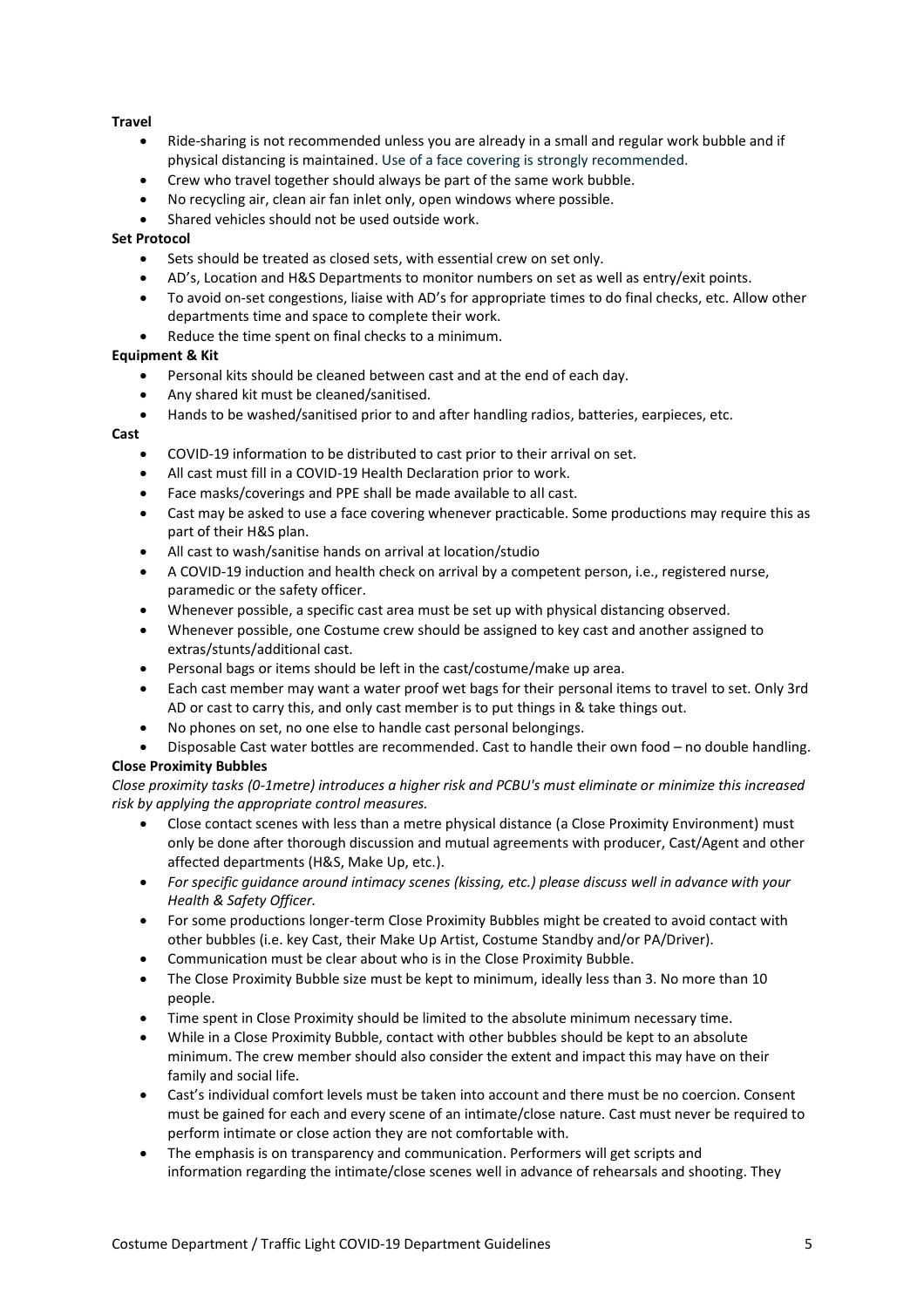need to know the level of intimacy/physical action required in detail and the length of time expected to be in close/intimate proximity.

- Cast will be given adequate time to consult privately with their agent prior to agreeing to the scene. Nothing should be last minute.
- Close Environment scene details shall be re-confirmed prior to blocking/filming and Cast and crew comfort levels re-assessed.
- Crew working in a Close Proximity Bubble should wear appropriate PPE if requested or recommended.
- Use of a face covering is strongly recommended.
- If you choose to wear PPE, the type is up to you and should be based on the level of risk for your business or service, the working proximity, the physical work area, and the length of time people are together.
- Work should only be completed within one metre if it can't otherwise be achieved. The time spent in Close Proximity needs to be kept to a minimum. At all other times, a one-meter distance should be maintained.
- *Please familiarise yourself with the Close Proximity and Scene Specific Guidance sections of the ScreenSafe Covid-19 Protocols.*

#### **Extras**

- Extras are often day-players who cannot be expected to have as much filming experience as most crew. Neither will they always be aware of the strict hygiene and safety measures put in place to keep our industry working during this pandemic.
- Due to the extended social bubble an extra has outside a production, minimise or avoid using extras and day-players as much as possible.
- For longer productions, it is recommended that you establish a pool of regular, trusted extras.
- Prior to filming, we recommend you liaise directly with extras agents to make sure they are aware of the strict hygiene and contact tracing measurements required, and that this information is passed on to extras prior to them turning up on the day.
- COVID-19 information to be distributed to extras prior to their arrival on set.
- Take extra care to make certain all extras have filled in a COVID-19 Health Declaration before starting work.
- A COVID-19 induction and health check on arrival by a competent person, i.e., registered nurse, paramedic or the safety officer.
- Make sure extras or day players do NOT turn up to work if they are feeling unwell or are symptomatic.
- It is strongly recommended that extras use a face covering whenever practicable. Some productions may require this as part of their H&S plan.
- All extras to wash/sanitise hands on arrival at location/studio
- It is recommended that you establish a separate Extras Bubble for extras and the crew working with them. Whenever possible we recommend a separate AD, Unit, Costume team from the main shooting bubble.
- It is recommended that the Extras Bubble has its own areas for costume, unit and catering, separate to the main crew.
- A designated extras area set up with appropriate physical distancing observed. Individuals to remain in the same seat for the duration of the day when not on set, i.e. no seat swapping and mingling.
- All personal belongings to be left in designated area. No personal items to be taken to set.
- No communal catering/refreshment area for extras. All food/refreshments via unit team (see Unit Department guidelines).
- When practicable or required, divide ADs to look after an assigned number of extras throughout the day (through wardrobe, makeup, direction on set, etc.)
- Crowd scenes can only be filmed if the required physical distancing is achievable.
- ADs to sign in/out extras at the start and end of the working day. Contactless is preferred so you should consider using electronic systems if practicable.

#### **Scheduling**